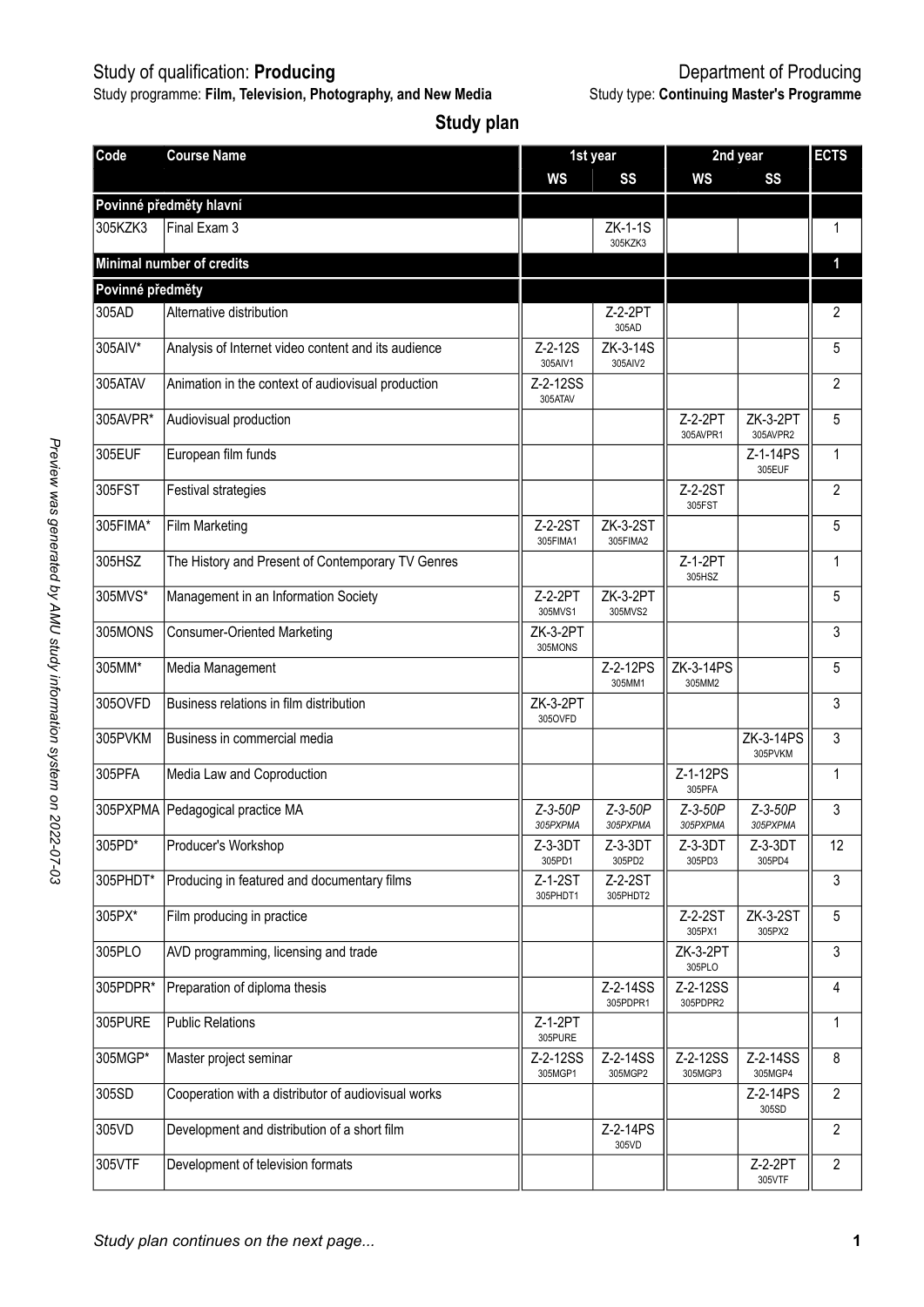Study programme: **Film, Television, Photography, and New Media** Study type: **Continuing Master's Programme**

# Study of qualification: **Producing** Department of Producing

**Study plan (continued)**

| Code                                            | <b>Course Name</b>                                                |                                                                     | 1st year                                             |    | 2nd year | <b>ECTS</b>    |  |
|-------------------------------------------------|-------------------------------------------------------------------|---------------------------------------------------------------------|------------------------------------------------------|----|----------|----------------|--|
|                                                 |                                                                   | WS                                                                  | SS                                                   | WS | SS       |                |  |
|                                                 | Minimal number of credits                                         |                                                                     |                                                      |    |          | 88             |  |
| Povinné předměty s možností opakovaného zapsání |                                                                   |                                                                     |                                                      |    |          |                |  |
| 702FAOU*                                        | English for Students of Film                                      | ZK-3-2T<br>702FAOU3                                                 | ZK-3-2T<br>702FAOU4                                  |    |          | 6              |  |
|                                                 | Minimal number of credits                                         |                                                                     |                                                      |    |          | 6              |  |
|                                                 | Povinně volitelné předměty                                        |                                                                     |                                                      |    |          |                |  |
|                                                 | 305FIM 1920 Film Industry MA                                      | In this group you have to obtain at least 2 credits (at<br>most 13) |                                                      |    |          | $\overline{2}$ |  |
|                                                 | 305PCM 1920 Practical Excercising MA                              |                                                                     | In this group you have to obtain at least 19 credits |    |          | 19             |  |
|                                                 | 300DTV 1920 HISTORY AND THEORY OF ART, SOCIAL SCIENCES 1920       | In this group you have to obtain at least 4 credits                 |                                                      |    |          |                |  |
|                                                 | Minimal number of credits                                         |                                                                     |                                                      |    |          | 25             |  |
| Volitelné předměty                              |                                                                   |                                                                     |                                                      |    |          |                |  |
|                                                 | 305VPM 1920 Optional Courses MA - KP only                         |                                                                     |                                                      |    |          | 0              |  |
|                                                 | 702CJV 1920 FOREIGN LANGUAGES FAMU - OPTIONAL 1920                |                                                                     |                                                      |    |          | 0              |  |
|                                                 | 703TFV 1920 PHYSICAL EDUCATION FAMU - OPTIONAL 1920               |                                                                     |                                                      |    |          | 0              |  |
|                                                 | 300VPM 1920 OPTIONAL SUBJECTS FAMU - FOR MASTER PROGRAM 1920      |                                                                     |                                                      |    |          | 0              |  |
|                                                 | 300VPZ 1920 OPTIONAL SUBJECTS 1920                                |                                                                     |                                                      |    |          | 0              |  |
| 300MOD                                          | <b>MODULES FAMU</b>                                               |                                                                     |                                                      |    |          | 0              |  |
|                                                 | 305MOD 1920 Modules KP                                            |                                                                     |                                                      |    |          | 0              |  |
|                                                 | Minimal number of credits                                         |                                                                     |                                                      |    |          | $\mathbf{0}$   |  |
|                                                 | Total number of set credits                                       |                                                                     |                                                      |    |          | 120            |  |
|                                                 | Number of credits that have to be obtained from optional subjects |                                                                     |                                                      |    |          | 0              |  |
|                                                 |                                                                   |                                                                     |                                                      |    |          |                |  |
| <b>Total number of credits</b>                  |                                                                   |                                                                     |                                                      |    |          | 120            |  |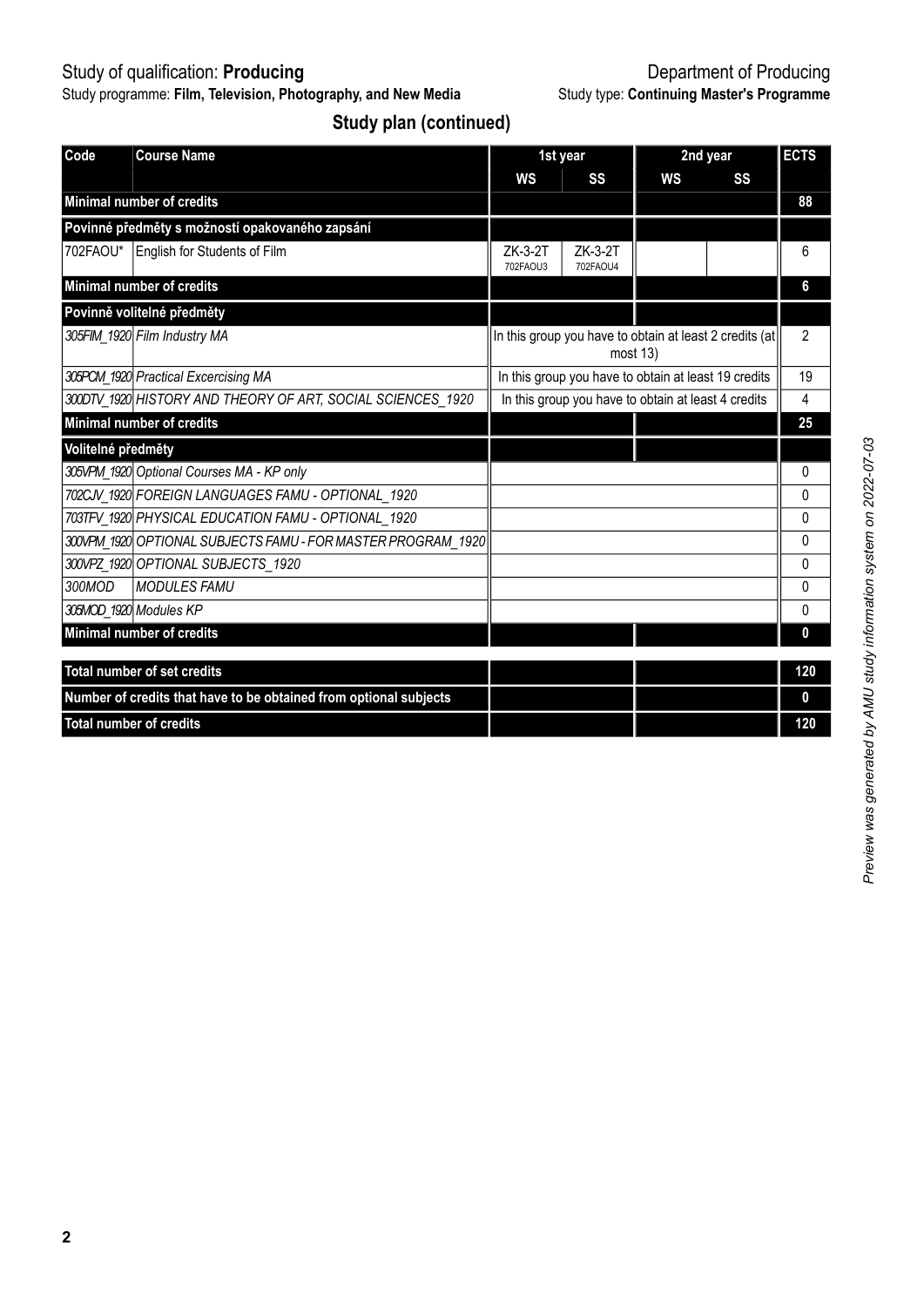## **Groups of study qualification optional subjects**

| Code    | <b>Course Name</b>                                   |            | ws           |                |            | SS           |           |
|---------|------------------------------------------------------|------------|--------------|----------------|------------|--------------|-----------|
|         | Tutor                                                | completion | <b>ECTS</b>  | range          | completion | <b>ECTS</b>  | range     |
| 305ART  | <b>ARTE</b><br>Marta ŠVECOVÁ                         | Z          | 1            | 0 <sub>S</sub> | Z          | 1            | 0S        |
| 305AMA  | <b>ASAF Masters</b><br>Marta ŠVECOVÁ                 | Z          | $\mathbf{1}$ | 0S             | Z          | 1            | 0S        |
| 305AF   | Anifilm<br>Marta ŠVECOVÁ                             | Z          | 1            | 0 <sub>S</sub> | Z          | 1            | 0S        |
| 305CIN  | Cinergy<br>Marta ŠVECOVÁ                             | Z          | $\mathbf{1}$ | 0 <sub>S</sub> | Z          | 1            | 0S        |
| 305FVK  | FAMU in the cinema<br>Marta ŠVECOVÁ                  | Z          | 5            |                | Z          | 5            |           |
| 305FEF  | <b>FEBIOFEST</b><br>Ivo MATHÉ                        |            |              |                | Z          | $\mathbf{1}$ | <b>5S</b> |
| 305FIO  | Film Industry - other<br>Marta ŠVECOVÁ               | Z          | $\mathbf{1}$ | 0S             | Z          | $\mathbf{1}$ | 0S        |
| 305FP   | Finale Plzen<br>Marta ŠVECOVÁ                        | Z          | $\mathbf{1}$ | 0S             | Z          | $\mathbf{1}$ | 0S        |
| 305JIH  | Jihlava<br>Marta ŠVECOVÁ                             | Z          | $\mathbf{1}$ | 0S             | Z          | $\mathbf{1}$ | 0S        |
| 305KV   | <b>KVIFF</b><br>Kryštof MUCHA, Karel OCH             | Z          | 1            | 0S             | Z          | 1            | 0S        |
| 305MIPO | <b>MIDPOINT</b><br>Marta ŠVECOVÁ                     | Z          | $\mathbf{1}$ | 8S             | Z          | 1            | 8S        |
| 305MEPA | Mezipatra<br>Marta ŠVECOVÁ                           | Z          | 1            | 0 <sub>S</sub> | Z          | 1            | 0S        |
| 305JS   | One World<br>Marta ŠVECOVÁ                           |            |              |                | Z          | 1            | 6S        |
| 305SK   | Serial Killer<br>Kamila ZLATUŠKOVÁ                   | Z          | $\mathbf{1}$ | 0S             | Z          | $\mathbf{1}$ | 0S        |
| 305LFS  | Summer Film School Uherské Hradiště<br>Marta ŠVECOVÁ | Z          | $\mathbf{1}$ | 0S             | Z          | $\mathbf{1}$ | 0S        |
| 305ZFF  | Zlin Film Festival<br>Marta ŠVECOVÁ                  | Z          | 1            | 0 <sub>S</sub> | Z          | 1            | 0S        |

### **305FIM\_1920**

# **305PCM\_1920**

| Code    | <b>Course Name</b>                                                                                                                                             | WS         |             |       | SS         |             |       |  |
|---------|----------------------------------------------------------------------------------------------------------------------------------------------------------------|------------|-------------|-------|------------|-------------|-------|--|
|         | Tutor                                                                                                                                                          | completion | <b>ECTS</b> | range | completion | <b>ECTS</b> | range |  |
| 305CPR  | 1st Assistant Director<br>Pavel BERČÍK, Jaromír KALLISTA, Jiří KONEČNÝ, Kateřina ONDŘEJKOVÁ, Petr OUKROPEC, Michal<br>REITLER, Jiří VLACH, Ondřej ZIMA         | 7          | 3           | 0S    |            | 3           | 0S    |  |
| 305CAD  | 2nd Assistant Director<br>Pavel BERČÍK, Jaromír KALLISTA, Jiří KONEČNÝ, Kateřina ONDŘEJKOVÁ, Petr OUKROPEC, Michal<br>REITLER, Jiří VLACH, Ondřej ZIMA         |            | 2           | 0S    | 7          | 2           | 0S    |  |
| 305CAAD | lAnidok KAT<br>Pavel BERČÍK, Jaromír KALLISTA, Jiří KONEČNÝ, Kateřina ONDŘEJKOVÁ, Petr OUKROPEC, Michal<br>REITLER, Ondřej ZIMA                                | 7          | 4           | 0S    |            | 4           | 0S    |  |
| 305CAH  | Animation and actor KAT<br>Pavel BERČÍK, Jaromír KALLISTA, Jiří KONEČNÝ, Kateřina ONDŘEJKOVÁ, Petr OUKROPEC, Michal<br>REITLER, Ondřej ZIMA                    | 7          | 5           | 0S    | 7          | 5           | 0S    |  |
| 305CBFA | Bachelor film KAT, KDT, KSS<br>Pavel BERČÍK, Jaromír KALLISTA, Jiří KONEČNÝ, Kateřina ONDŘEJKOVÁ, Petr OUKROPEC, Michal<br>REITLER, Ondřej ZIMA, Marta ŠVECOVÁ | 7          |             | 0S    | 7          |             | 0S    |  |
| 305CBFR | Bachelor film KR<br>Pavel BERČÍK, Jaromír KALLISTA, Jiří KONEČNÝ, Kateřina ONDŘEJKOVÁ, Petr OUKROPEC, Michal<br>REITLER, Ondřej ZIMA                           | 7          | 8           | 0S    |            | 8           | 0S    |  |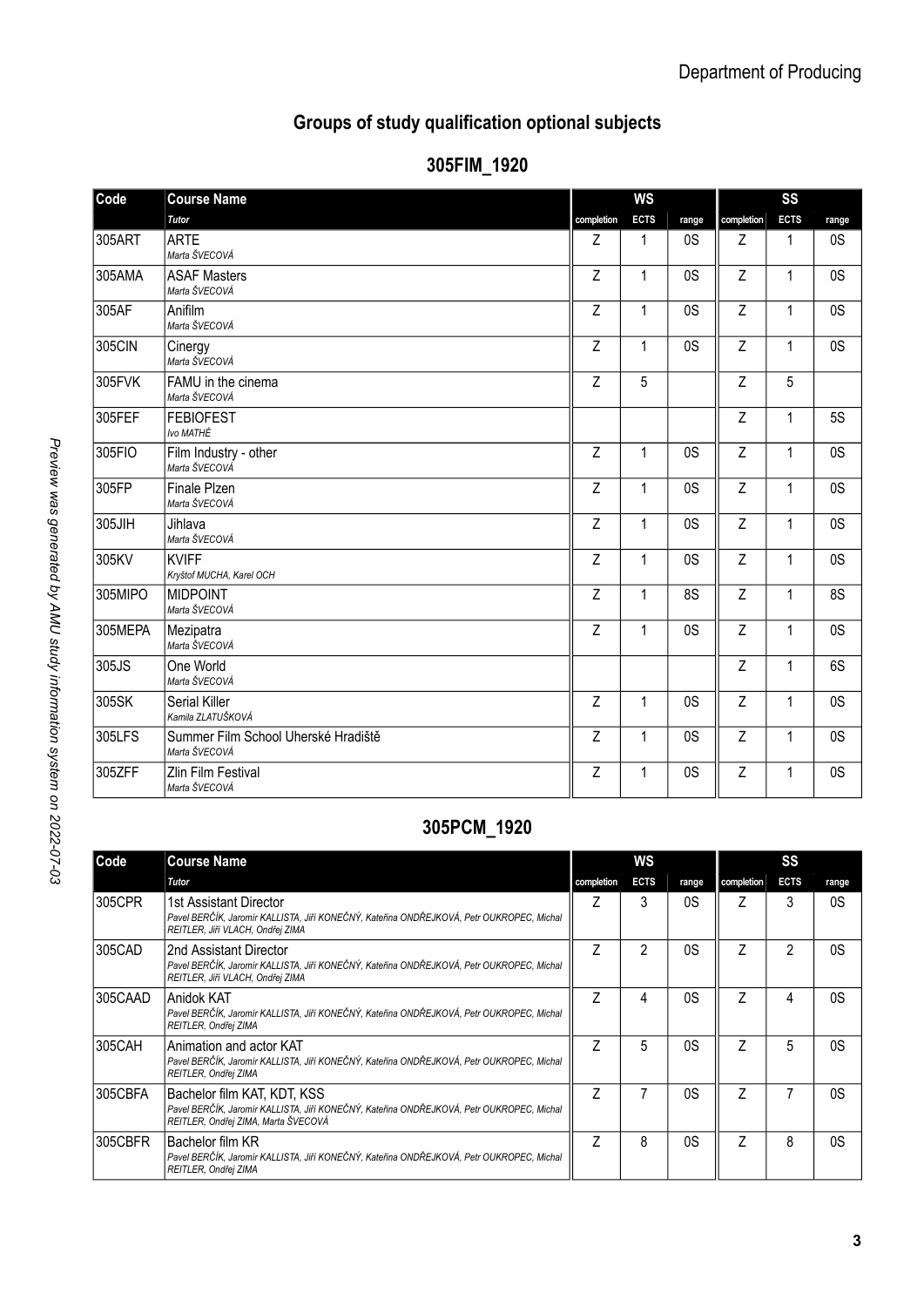# **305PCM\_1920 (continued)**

| Code    | <b>Course Name</b>                                                                                                                                                                    | <b>WS</b>  |                |       | SS         |                |       |  |
|---------|---------------------------------------------------------------------------------------------------------------------------------------------------------------------------------------|------------|----------------|-------|------------|----------------|-------|--|
|         | <b>Tutor</b>                                                                                                                                                                          | completion | <b>ECTS</b>    | range | completion | <b>ECTS</b>    | range |  |
| 305CBE  | Color etude 35mm KK<br>Pavel BERČÍK, Jaromír KALLISTA, Jiří KONEČNÝ, Kateřina ONDŘEJKOVÁ, Petr OUKROPEC, Michal<br>REITLER, Ondřej ZIMA                                               | Z          | 7              | 0S    | Z          | $\overline{7}$ | 0S    |  |
| 305CS   | Dream 16mm KK<br>Pavel BERČÍK, Jaromír KALLISTA, Jiří KONEČNÝ, Kateřina ONDŘEJKOVÁ, Petr OUKROPEC, Michal<br>REITLER, Ondřej ZIMA                                                     | 7          | 3              | 0S    | Z          | 3              | 0S    |  |
| 305FF2  | FAMUFEST - assistant<br>Marta ŠVECOVÁ                                                                                                                                                 | Z          | $\overline{2}$ | 0S    | Z          | $\overline{2}$ | 0S    |  |
| 305FF5  | FAMUFEST - coordinator<br>Marta ŠVECOVÁ                                                                                                                                               | Z          | 5              | 0S    | Z          | 5              | 0S    |  |
| 305FF1  | FAMUFEST - runner<br>Marta ŠVECOVÁ                                                                                                                                                    | Z          | $\mathbf{1}$   | 0S    | Z          | $\mathbf{1}$   | 0S    |  |
| 305CHF  | Feature film KR<br>Pavel BERČÍK, Jaromír KALLISTA, Jiří KONEČNÝ, Kateřina ONDŘEJKOVÁ, Petr OUKROPEC, Michal<br>REITLER, Ondřej ZIMA                                                   | Z          | 5              | 0S    | Z          | 5              | 0S    |  |
| 305CAFA | Graduate film KAT, KDT, KSS<br>Pavel BERČÍK, Jaromír KALLISTA, Jiří KONEČNÝ, Kateřina ONDŘEJKOVÁ, Petr OUKROPEC, Michal<br>REITLER, Ondřej ZIMA                                       | Z          | 9              | 0S    | Z          | 9              | 0S    |  |
| 305CAFR | Graduate film KR<br>Pavel BERČÍK, Jaromír KALLISTA, Jiří KONEČNÝ, Kateřina ONDŘEJKOVÁ, Petr OUKROPEC, Michal<br>REITLER, Ondřej ZIMA                                                  | Z          | 12             | 0S    | Z          | 12             | 0S    |  |
| 305CGP  | <b>Graduation Project CDM</b><br>Pavel BERČÍK, Jaromír KALLISTA, Jiří KONEČNÝ, Kateřina ONDŘEJKOVÁ, Petr OUKROPEC, Michal<br>REITLER, Ondřej ZIMA                                     | Z          | 6              | 0S    | Ζ          | 6              | 0S    |  |
| 305CSH  | Live editing concert HAMU<br>Pavel BERČÍK, Jaromír KALLISTA, Jiří KONEČNÝ, Kateřina ONDŘEJKOVÁ, Petr OUKROPEC, Michal<br>REITLER, Jiří VLACH, Ondřej ZIMA, Marta ŠVECOVÁ              | Z          | $\overline{2}$ | 0S    | Z          | $\overline{2}$ | 0S    |  |
| 305CSD  | Live editing theater DAMU<br>Pavel BERČÍK, Jaromír KALLISTA, Jiří KONEČNÝ, Kateřina ONDŘEJKOVÁ, Petr OUKROPEC, Michal<br>REITLER, Jiří VLACH, Ondřej ZIMA, Marta ŠVECOVÁ              | Z          | $\overline{2}$ | 0S    | Z          | $\overline{2}$ | 0S    |  |
| 305PMP  | <b>Master Project</b><br>Ivo MATHÉ. Marta ŠVECOVÁ                                                                                                                                     | Z          | 10             |       | Z          | 10             |       |  |
| 305CM   | Metro 16mm KK<br>Pavel BERČÍK, Jaromír KALLISTA, Jiří KONEČNÝ, Kateřina ONDŘEJKOVÁ, Petr OUKROPEC, Michal<br>REITLER, Ondřej ZIMA                                                     | Z          | 3              | 0S    | Z          | 3              | 0S    |  |
| 305CAP  | Portrait KDT<br>Pavel BERČÍK, Jaromír KALLISTA, Jiří KONEČNÝ, Kateřina ONDŘEJKOVÁ, Petr OUKROPEC, Michal<br>REITLER, Ondřej ZIMA                                                      | Z          | 4              | 0S    | Ζ          | 4              | 0S    |  |
| 305CAP2 | <b>Production assistant</b><br>Pavel BERČÍK, Jaromír KALLISTA, Jiří KONEČNÝ, Ivo MATHÉ, Kateřina ONDŘEJKOVÁ, Petr OUKROPEC,<br>Michal REITLER, Jiří VLACH, Ondřej ZIMA, Marta ŠVECOVÁ | Z          | $\overline{2}$ | 0S    | Z          | $\overline{2}$ | 0S    |  |
| 305CAP3 | Production assistant - coordinator<br>Pavel BERČÍK, Jaromír KALLISTA, Jiří KONEČNÝ, Kateřina ONDŘEJKOVÁ, Petr OUKROPEC, Michal<br>REITLER, Jiří VLACH, Ondřej ZIMA, Marta ŠVECOVÁ     | Ζ          | 3              | 0S    | Z          | 3              | 0S    |  |
| 305CAP1 | Production assistant - runner<br>Pavel BERČÍK, Jaromír KALLISTA, Jiří KONEČNÝ, Kateřina ONDŘEJKOVÁ, Petr OUKROPEC, Michal<br>REITLER, Jiří VLACH, Ondřej ZIMA, Marta ŠVECOVÁ          | Z          | 1              | 0S    | Z          | 1              | 0S    |  |
| 305CVM  | Selection module KSD<br>Pavel BERČÍK, Jaromír KALLISTA, Jiří KONEČNÝ, Kateřina ONDŘEJKOVÁ, Petr OUKROPEC, Michal<br>REITLER, Ondřej ZIMA                                              | Z          | 5              | 0S    | Z          | 5              | 0S    |  |
| 305CSF  | Short Fiction CDM<br>Pavel BERČÍK, Jaromír KALLISTA, Jiří KONEČNÝ, Kateřina ONDŘEJKOVÁ, Petr OUKROPEC, Michal<br>REITLER, Ondřej ZIMA                                                 | Z          | 4              | 0S    | Z          | 4              | 0S    |  |
| 305CKF  | Short film KR<br>Pavel BERČÍK, Jaromír KALLISTA, Jiří KONEČNÝ, Kateřina ONDŘEJKOVÁ, Petr OUKROPEC, Michal<br>REITLER, Ondřej ZIMA                                                     | Z          | 5              | 0S    | Z          | 5              | 0S    |  |
| 305CA   | Studio exercise KR<br>Pavel BERČÍK, Jaromír KALLISTA, Jiří KONEČNÝ, Kateřina ONDŘEJKOVÁ, Petr OUKROPEC, Michal<br>REITLER, Ondřej ZIMA                                                | Z          | 4              | 0S    | Z          | 4              | 0S    |  |
| 305CTV  | TV experiment KDT<br>Pavel BERČÍK, Jaromír KALLISTA, Jiří KONEČNÝ, Kateřina ONDŘEJKOVÁ, Petr OUKROPEC, Michal<br>REITLER, Ondřej ZIMA                                                 | Z          | 3              | 0S    | Z          | 3              | 0S    |  |